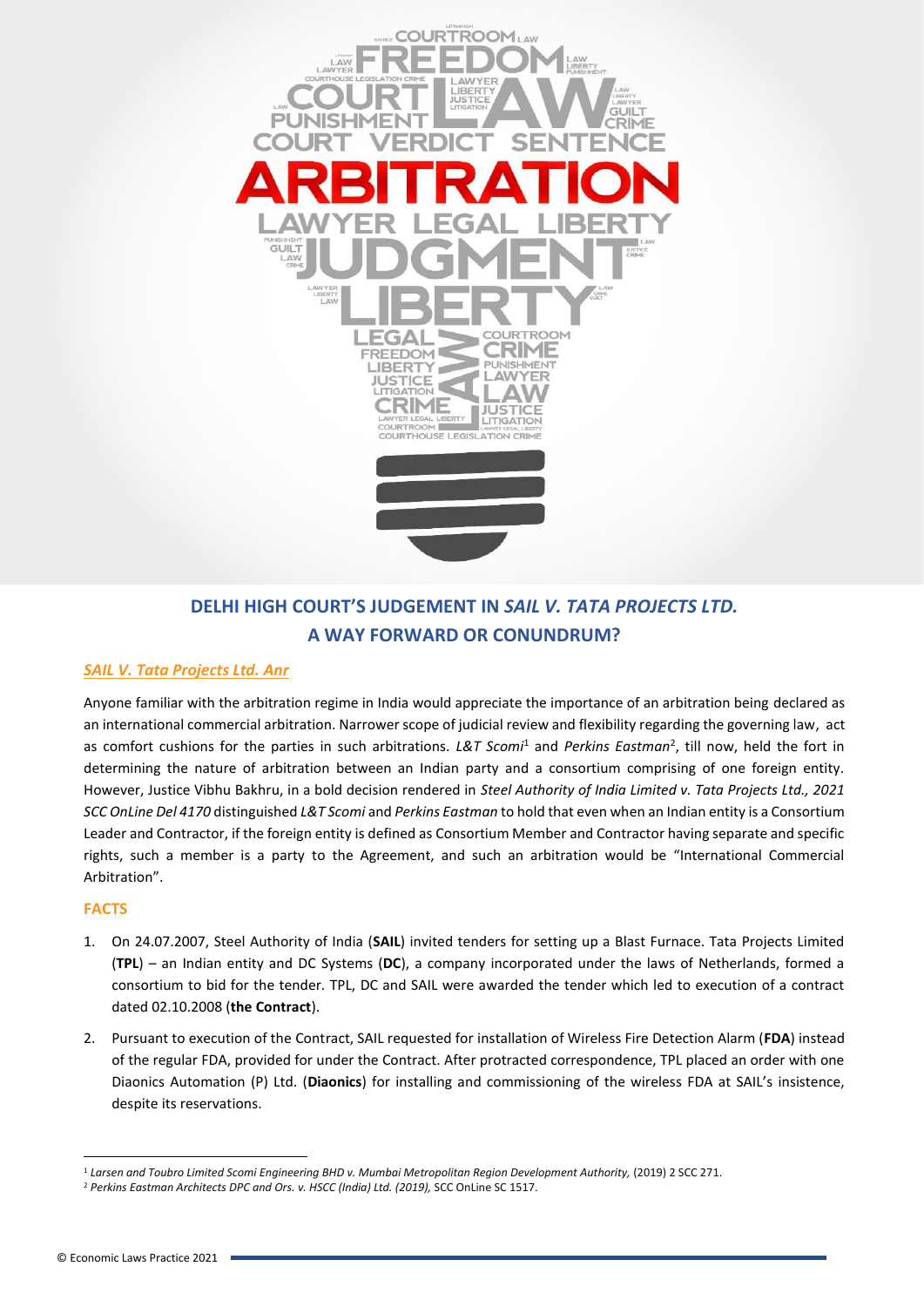- 3. SAIL issued the Preliminary Acceptance Certificate to the Respondents, while the commissioning of wireless FDA was pending. Subsequently, when wireless FDA could not be commissioned and DC requested SAIL to issue the Final Acceptance Certificate (**FAC**) and FAC linked payments, SAIL refused the same, calling upon DC and TPL to complete the balance work so that FAC linked payments could be released.
- 4. There were certain "other" disputes between the parties, which were referred to arbitration (**First Arbitration**). Pertinently, the issue of FAC and FAC related payments were not referred to arbitration at this stage, and a right was reserved in this regard.
- 5. Since the impasse re FAC and FAC linked payments continued, TPL and DC, on 13.09.2017, invoked another arbitration raising claims regarding FAC and FAC linked payments, which then resulted in an award wherein the Arbitral Tribunal (**AT**) partly allowed TPL and DC's claims.
- 6. Aggrieved by this Award, SAIL filed an application under Section 34 of the Arbitration and Conciliation Act, 1996 (**the Act**) before the Hon'ble Delhi High Court (**Court**) seeking setting aside of the Award *inter alia* on the ground that the Impugned Award was not an International Commercial Arbitration (**ICA**). It therefore could be assailed for being patently illegal as per Section 34(2A) of the Act. As per SAIL, since TPL was the consortium leader, the central management and control of the consortium vested with TPL and the same was exercised in India, thus for all practical purposes, the consortium was to be considered as a party located in India. In this regard, the Petitioner placed reliance upon the judgements of the Hon'ble Supreme Court of India in *L&T Scomi* and *Perkins Eastman*.
- 7. SAIL had argued that since the arbitration was domestic, the Award was patently illegal and opposed to the basic notions of morality and justice because although the AT accepted that the FDA was not commissioned, it had implied deemed completion and deemed issuance of the FAC in order to hold that TPL and DC were entitled to the FAC payments. As per the judgement in Nabha Power,<sup>3</sup> the AT could not have inserted terms into a commercial agreement.
- 8. TPL and DC, amongst other things, argued that the award was passed in an ICA, therefore, the scope of challenge for such an award, is narrow. They relied on the decision of the Hon'ble Supreme Court in *HRD Corporation*<sup>4</sup> in support of their contention.
- 9. Upon hearing the parties, the Court dismissed SAIL's petition on the ground that the Award had arisen from an ICA under Section 2(1)(f) of the Act. While doing so, the Hon'ble High Court held that as per the Contract, DC had been referred to as both - a consortium member as well as contractor. This fact was also clear in the minds of SAIL which signed the Contract specifying the obligations to be independently performed by DC.
- 10. Thus, the Hon'ble Court rightly distinguished *L&T Scomi* and *Perkins Eastman* to hold that where it is evident that a foreign incorporated entity is a party to the contract, as it clearly specifies the obligations to be performed by that foreign entity and creates corresponding rights in favor of the other party, an arbitration in terms of such an agreement would be an ICA.

## **ANALYSIS**

While the judgement dealt with several issues viz. constructive res judicata and deemed acceptance, which reiterate the existing law, the present judgement appears to be key since it creates an exception to the law laid down by *L&T Scomi*  and allows the Court to go into the terms of the Contract to ascertain whether the proceedings amount to ICA or not. The *L&T Scomi* rule was touted by many to be unnecessarily harsh since it brought all consortiums having foreign members, within the ambit of domestic arbitrations merely because the lead member was an Indian entity.<sup>5</sup> In our opinion, the interpretation adopted by the present judgement would find favor with foreign stakeholders, as ICA awards do not undergo the scrutiny of the patent illegality as provided under Section 34(2A) of the Act.

<sup>&</sup>lt;sup>3</sup> Nabha Power Limited (NPL) v. Punjab State Power Corporation Limited (PSPCL) and Another, (2018) 11 SCC 508.

<sup>4</sup> *HRD Corporation v GAIL,* (2018) 12 SCC 471.

<sup>&</sup>lt;sup>5</sup> The rule in L&T Scomi essentially states that a consortium would come within the ambit of Section 2(1)(f)(iii) of the Act and the location of its "central management and control" would be the location of the registered office of the lead member of the consortium.